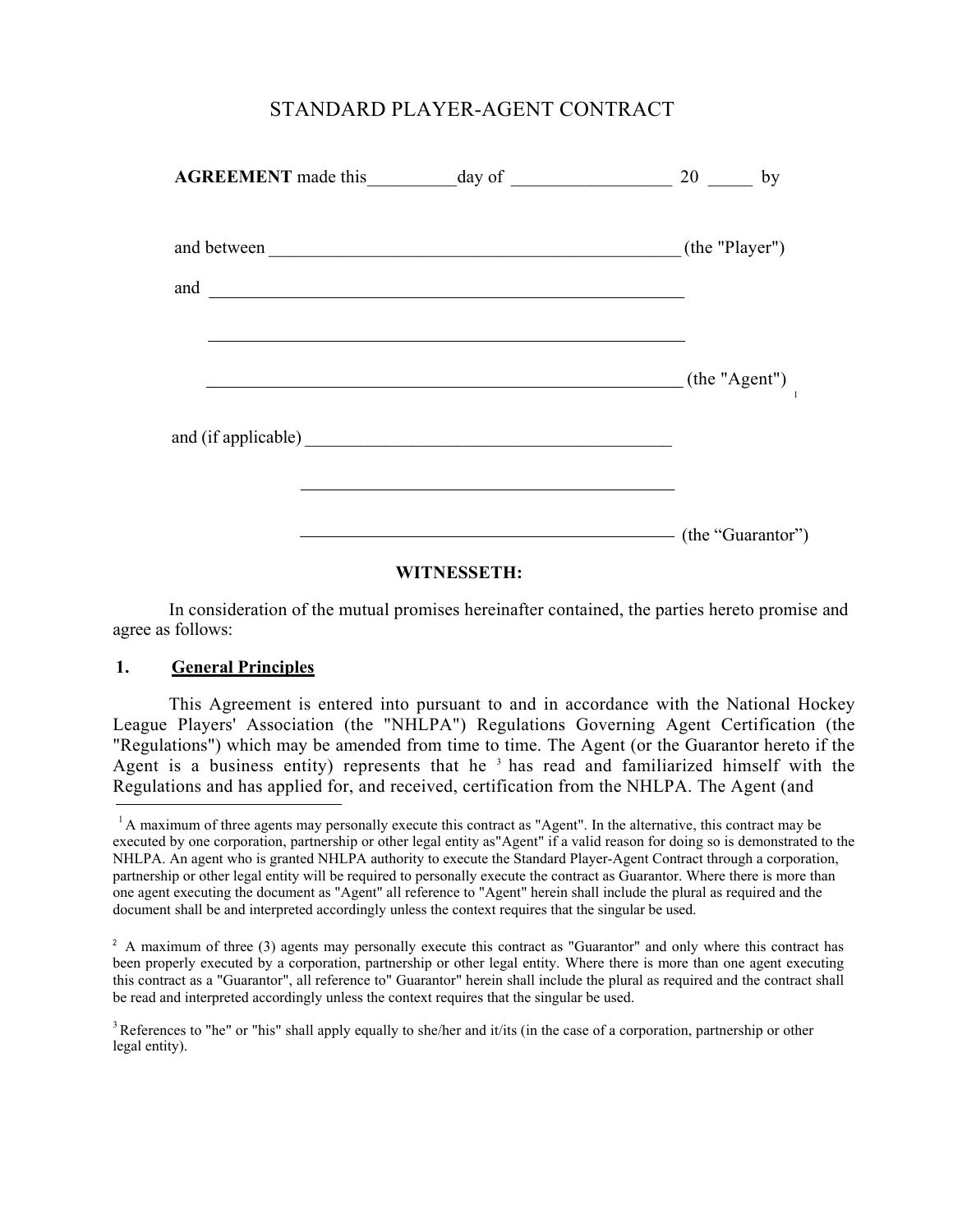Guarantor hereto if the Agent is a business entity) further represents that he acts as a fiduciary on behalf of the Player in performing services pursuant to this Agreement.

#### 2. **Services**

The Agent is hereby retained by the Player to represent, advise, counsel and assist Player:

- (1) in conducting individual compensation negotiations for the Player's services with the Player's NHL club; and
- (2) in maintaining and enforcing the Player's rights following execution of a contract with the Player's NHL club.

In performing these services, the Agent agrees to perform in such a manner so as to ensure the effective representation of the Player and to at all times protect the best interests of the Player. The Agent further agrees to comply fully with the Regulations.

It is understood and agreed that the Agent shall not have the authority to bind or commit the Player in any manner without prior written consent of the Player. In no event shall the Agent execute a Player contract for, or on behalf of, the Player.

#### **3. Agent Fees**

The Player agrees, subject to the terms and conditions set forth herein, to pay the Agent for services performed the fees set forth in Schedule "A" attached hereto in the manner and at the times referred to therein. The fees to be paid by the Player to the Agent and the due date for payment must be specified in precise terms. For example, if the Agent is to be paid a percentage of the compensation to be received by the Player, the percentage amount(s) must be set forth. Similarly, if an hourly rate has been agreed upon, the dollar rate per hour must be stated and the Agent shall document his services and the time spent therein. Furthermore, it is not sufficient for Schedule "A" to specify when a player will be invoiced for fees without also specifying in Schedule "A" when such invoices are due and payable.

There shall be no entitlement to interest on outstanding fees unless Schedule "A" explicitly provides for same.

The Agent shall not be entitled to receive any fee pursuant to this Agreement until and unless the Player receives the compensation upon which the Agent's fee is based. If, by way of example, the player is suspended by the league or retires during the term of his Standard Player Contract and does not receive the full amount of his compensation under his Standard Player Contract, the agent shall not be entitled to a fee in respect of the compensation not received. Any portion of a fee based on Player compensation that is unascertainable at the time the Player contract is executed (e.g. a performance bonus) shall not be collected by the Agent unless or until the Player has received such compensation.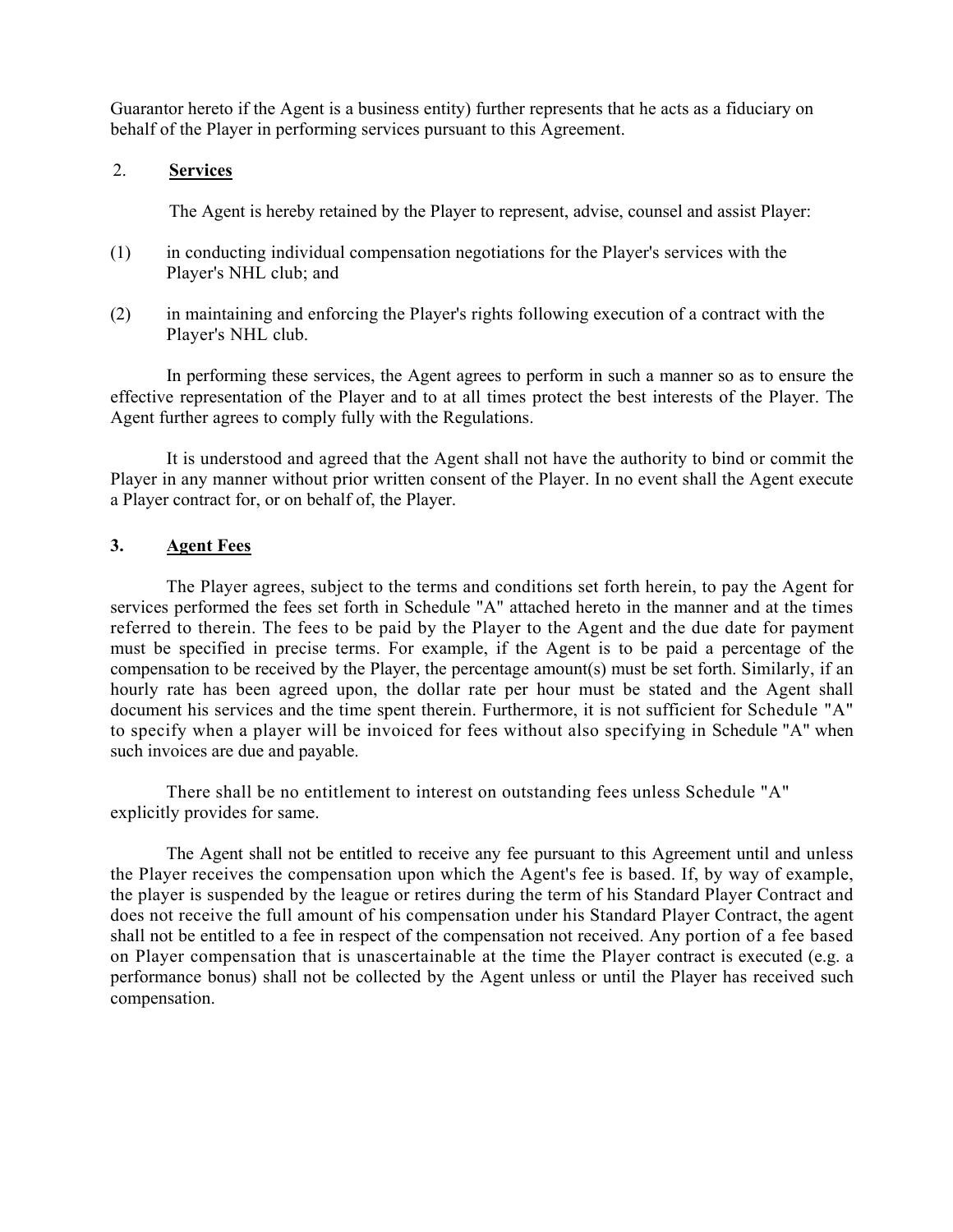Notwithstanding the foregoing, the Player has the sole discretion to decide that it is in his best interest to pay all or a part of the Agent's fee in advance of the receipt of any compensation for the current season and for any deferred compensation. An agent is authorized to accept advance payment(s) provided that:

(1) the agreement for advance payment(s) must be in writing and signed by the Player and the Agent;

(2) the advance payment(s) cannot exceed the fee agreement set forth above;

(3) any advance payment(s) relating to deferred compensation shall be based upon the present value of that compensation; and

(4) in the event that the Player as a result of injury, suspension, retirement, or for any other reason whatsoever does not receive the full amount of the compensation upon which the advance fee payment was based, the Agent shall refund that pro rata portion of the advance fee relating the compensation not received by the Player.

In no event shall the Agent, accept directly or indirectly, payment of his fee from the Player's club. Further, the amount of the Agent's fee shall not be discussed by the Agent (or the Guarantor hereto if the Agent is a business entity) with, or otherwise disclosed to, the club with whom the Agent is negotiating on behalf of the Player or with any other person whatsoever, nor shall the Agent or Player negotiate or secure an agreement from the club respecting the amount of the Agent's fee.

#### **4. Expenses**

## (a) General

Except as set forth in Schedule "A", all expenses incurred by the Agent in the performance of this Agreement shall be solely the Agent's responsibility and shall not be reimbursable by the Player. In the event that Schedule "A" provides for reimbursement of expenses it shall be limited to expenses actually incurred by the Agent in the performance of this Agreement and further provide that any expense in addition to reasonable charges for photocopying, facsimile, long distance telephone and courier charges must be approved of in advance by the Player to be reimbursable. All reimbursable expenses must be documented by the Agent and the Player agrees to pay such expenses within thirty (30) days of receipt of a detailed itemized statement.

(b) Advisors

Irrespective of the provisions of subparagraph (a) above, the Agent and Player have set forth on Schedule "A" hereto the names and addresses of all outside advisors, financial or tax consultants, lawyers and other parties who shall perform services in connection with the Agent's obligations under this Agreement along with the player's obligations, if any, for charges or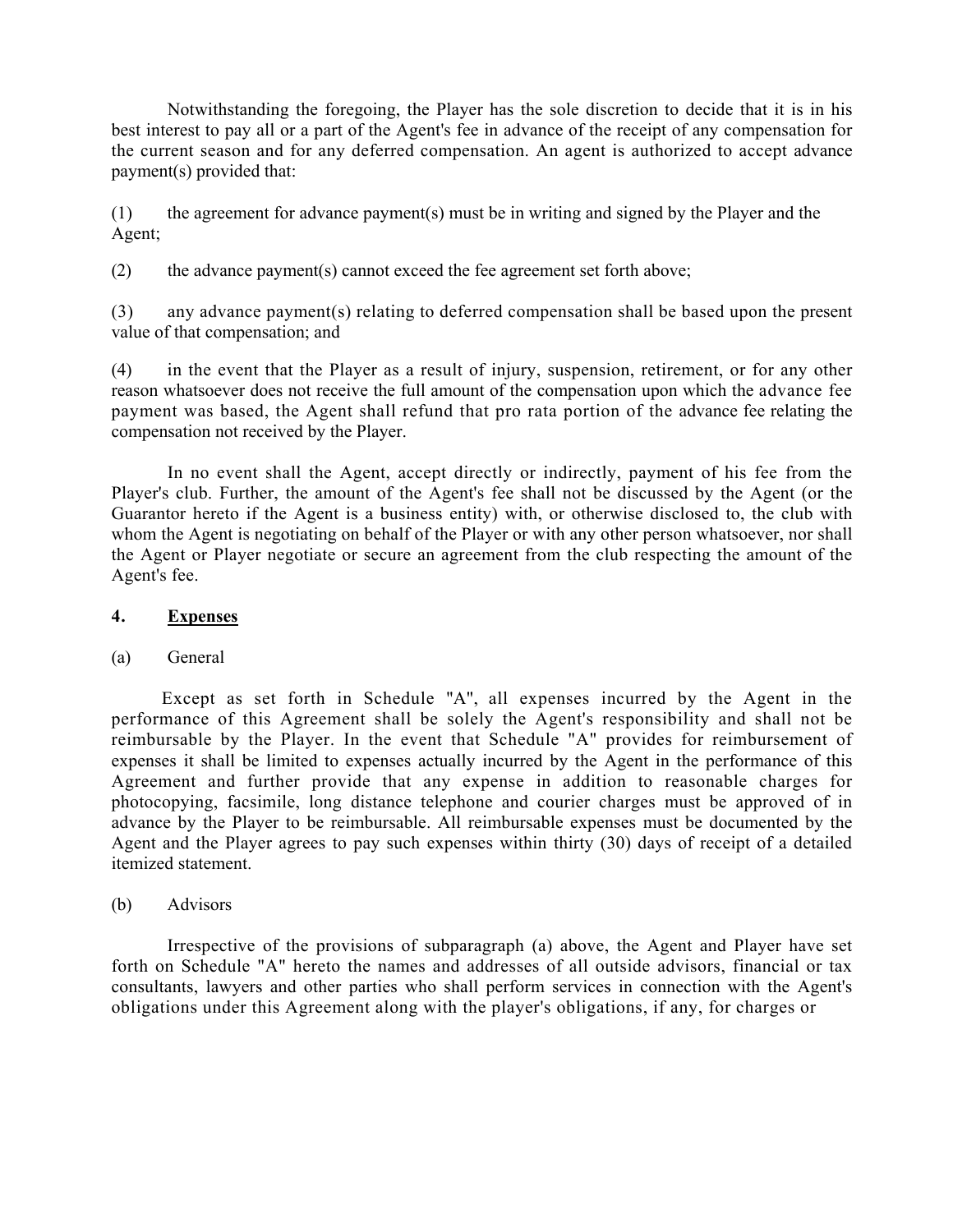expenses in connection with said services. Nothing in this subparagraph shall relieve any individual, or derogate from, the certification requirements of Section LA of the Regulations.

# **5. Term**

This Agreement shall begin on the date hereof and shall continue in effect only until the expiration date of the Player contract executed pursuant to this Agreement; provided, however, that this Agreement shall immediately terminate:

- (a) Upon delivery of written notice of termination by one party to the other party.
- (b) Upon a Guarantor (if any), ceasing to be employed or retained by, or ceasing to otherwise be affiliated with, the Agent.
- (c) If an Agent (or a Guarantor hereto if the Agent is a business entity) has his certification suspended or revoked by the NHLPA or if he is otherwise prohibited by the NHLPA from performing the services agreed upon herein.

Provided that any termination shall not affect or limit the liability of the Agent (and the Guarantor hereto if the Agent is a business entity) for any act or omission of the Agent arising prior to the date of such termination.

Upon the Agreement being terminated pursuant to either (a) or (b) of the above provisions, the Agent shall be entitled to be compensated for the reasonable value of the services he had already performed based upon the fee schedule contained in Section 3 above.

Upon the Agreement being terminated pursuant to (c) of the above provisions, the Agent shall forfeit the right to receive any further fees and shall refund a pro rata portion of any advance fee payment received from the player relating to compensation received by the player following the suspension, revocation or other prohibition by the NHLPA.

The Agent acknowledges and agrees that he shall not be entitled to commence negotiating a new Player contract or re-negotiate the Player contract executed pursuant to this Agreement unless the Player and the Agent execute a new form of Player Agent Contract in the form of this Agreement.

## **6. Dispute Resolution**

It is agreed between the Player, Agent and Guarantor (if any) that any and all disputes involving the meaning, interpretation, application or enforcement of this Agreement or the obligations of the parties under this Agreement shall be resolved exclusively through binding arbitration as established and set forth in the Regulations. It is further understood and agreed that the NHLPA may participate in any arbitration hearing and present, by testimony or otherwise, any evidence relevant to the dispute.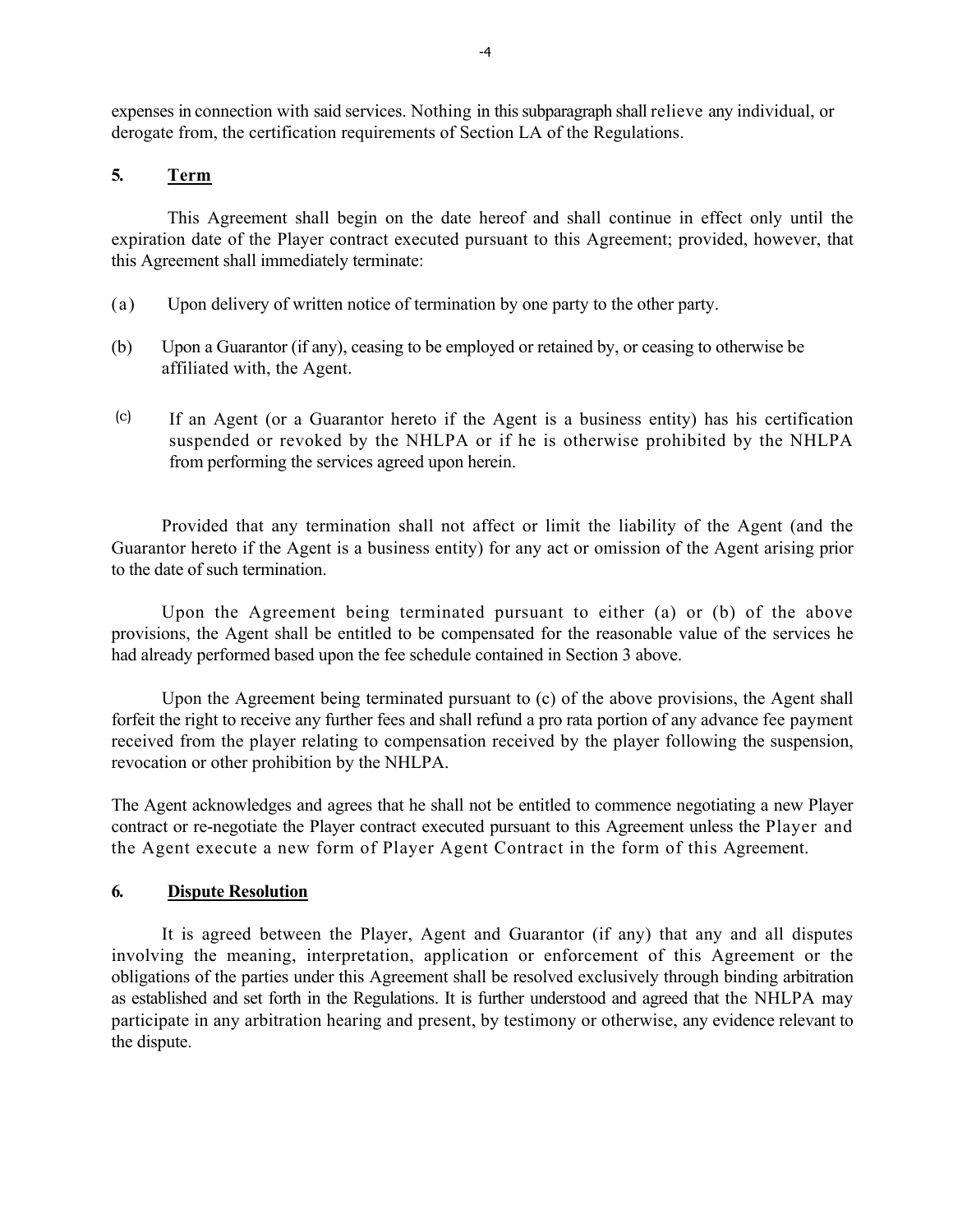Such disputes are uniquely internal matters between the Player. Agent and Guarantor (if any). It is agreed that the arbitrator's award shall constitute a final and binding resolution of the dispute and no party shall have the right to appeal or seek judicial review on any ground.

## 7. **Disclaimer**

It is understood and acknowledged by the parties that the Player, Agent and Guarantor (if any) have voluntarily entered into this Agreement and it is agreed that the Player, Agent and Guarantor (if any) will save and hold harmless the NHLPA, its officers, employees and representatives (the "Indemnitees") from any and all liabilities, damages, costs and expenses whatsoever suffered by the Indemnitees or any of them with respect to any matter arising in connection with this Agreement or the representation of the Player by the Agent and Guarantor (if any). Any Indemnitee(s) shall be entitled to enforce the provisions of this indemnity as third party beneficiaries notwithstanding that such Indemnitee(s) are not a party to this agreement.

The Player acknowledges and agrees that he has, by his own choice, selected the Agent to act on his own behalf and has satisfied himself as to the Agent's ability to do so. Further, the Player agrees that the NHLPA shall not have any liability to the Player by virtue of having certified the Agent, or if the Agent is a business entity, by virtue of the NHLPA having certified the Guarantor.

#### **8. Notices**

All notices pursuant to this Agreement shall be effective if sent by certified mail, postage prepaid, to the following addresses:

| If to the Agent:<br>(and if applicable, the Guarantor) |  |
|--------------------------------------------------------|--|
|                                                        |  |
|                                                        |  |
|                                                        |  |
| If to the Player:                                      |  |
|                                                        |  |
|                                                        |  |
|                                                        |  |

# **9. Applicable Legislation**

The Agent, Player and Guarantor (if any) acknowledge that various states of the United States of America and/or Provinces of Canada have promulgated or may promulgate laws governing the relationship between them. Where applicable, such legislation may require that this Agreement contain certain mandatory clauses or provisions. The mandatory clauses or provisions (and only such mandatory clauses and provisions), if applicable to the relationship herein, have been attached hereto as Schedule "B" and form an integral part of this Agreement.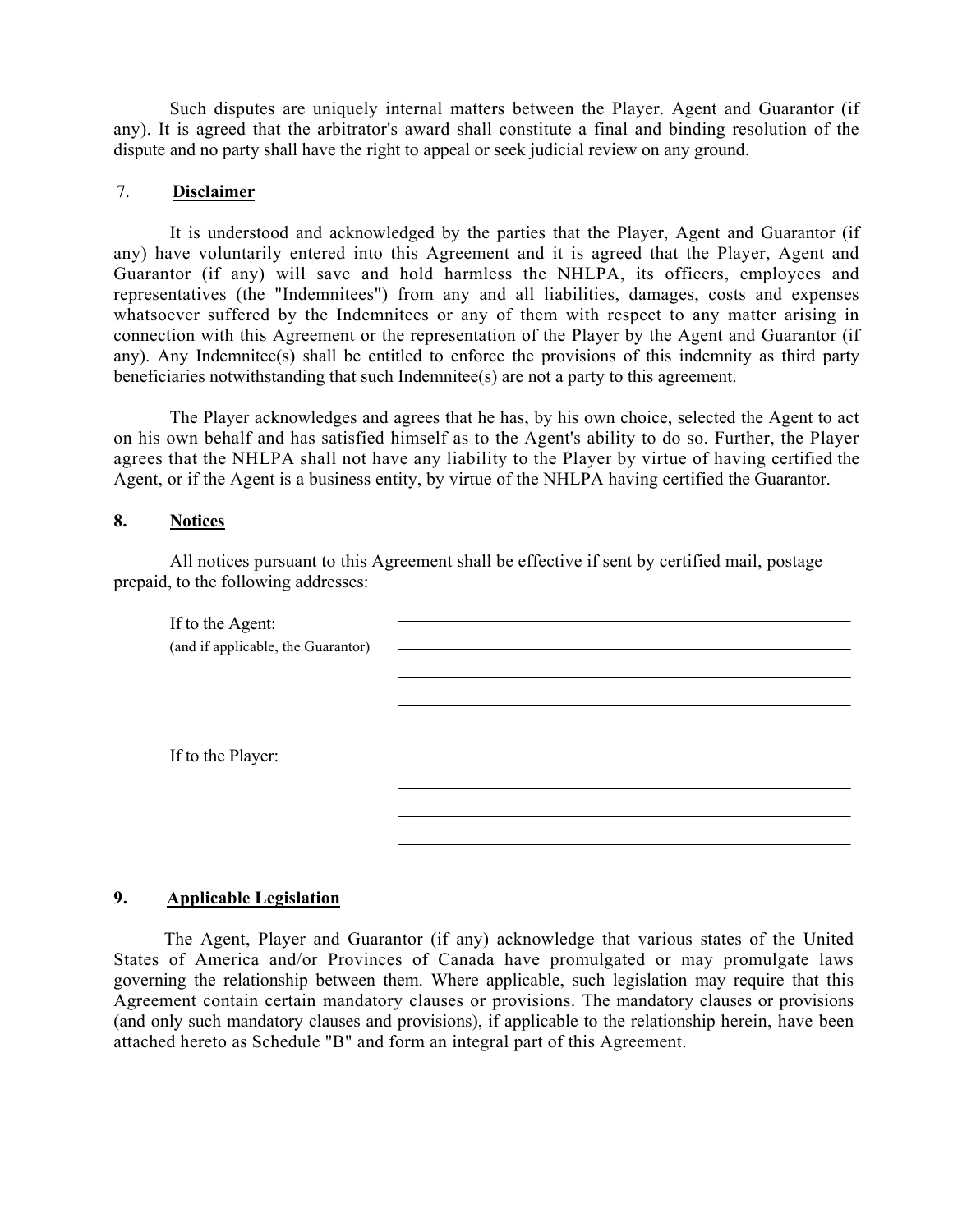In the event that the parties fail to attach such mandatory clauses or provisions, such clauses and provisions shall be deemed to be incorporated into this Agreement and the failure of the Agent and Guarantor (if any) to incorporate such mandatory clauses or provisions shall not affect the enforceability of this Agreement by the Player.

#### **10. Entire Agreement**

This Agreement sets forth the entire agreement between the parties, supersedes any and all prior agreements (oral and written) and there are no undisclosed agreements or understandings of any kind. This Agreement cannot be amended or changed orally and any written addenda, amendments or changes shall be effective only to the extent that they are consistent with the terms of this Agreement and the Regulations.

#### **11. Governing Law**

This Agreement shall be construed, interpreted and enforced according to the laws of the Province of Ontario.

#### **12. Filing**

This contract should be signed in triplicate. One (1) original copy must be promptly delivered by prepaid certified mail by the Agent to the NHLPA within forty-eight (48) hours of its execution; one (1) original copy must be promptly delivered by the Agent to the Player; and one (1) original copy should be retained by the Agent.

#### **13. Assignment**

This contract may not be assigned without the express written consent of all parties, which consent may not be unreasonably withheld.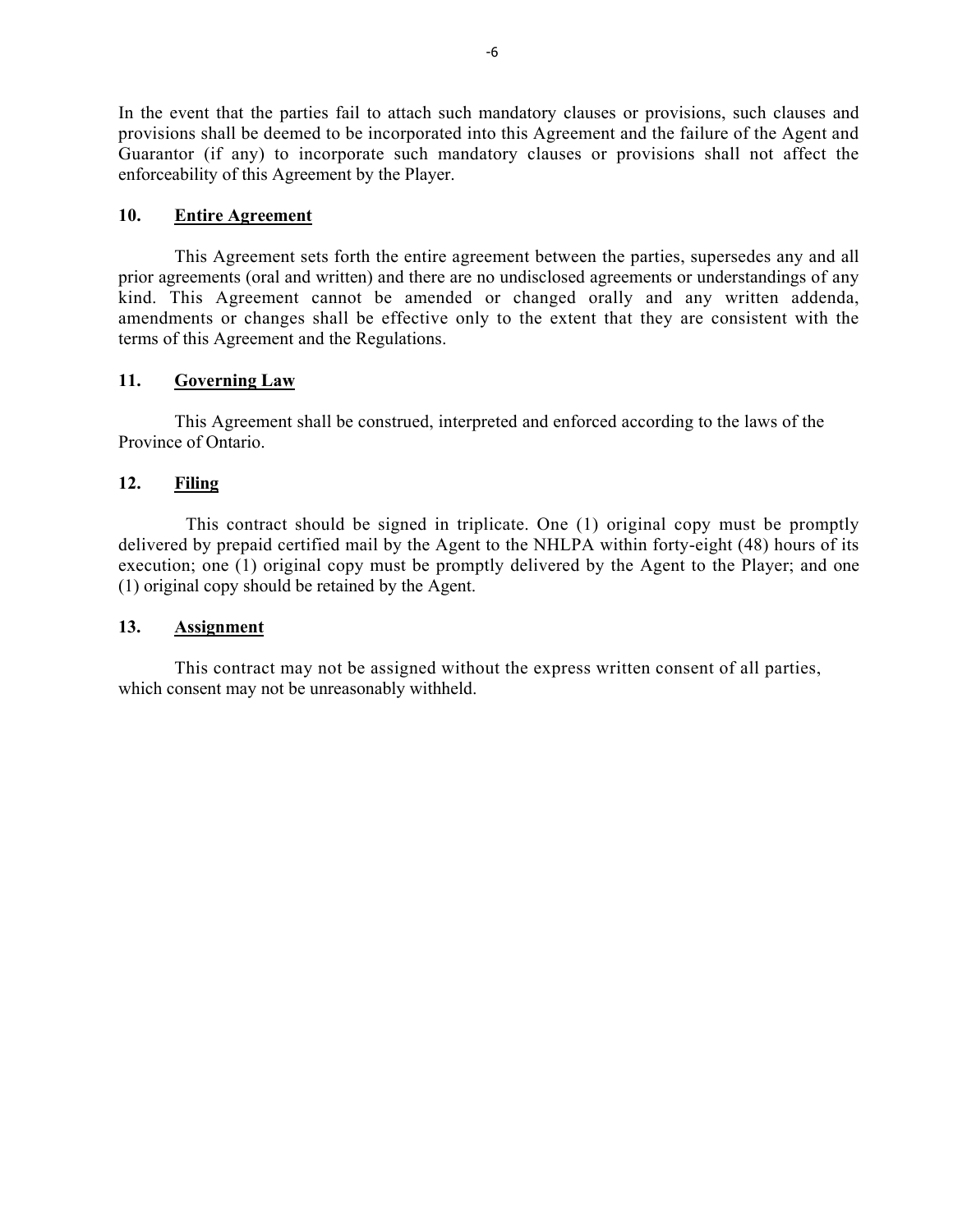# **EXAMINE THIS CONTRACT CAREFULLY BEFORE SIGNING IT**

**IN WITNESS WHEREOF,** the parties hereto have executed this Agreement. (print name of each individual signing this contract below the signature line and, if the Agent is a business entity, in addition to the name of the person signing on behalf of the entity identify that person's position or status with the entity.

| Witness | Date | Agent                                                      |
|---------|------|------------------------------------------------------------|
| Witness | Date | Agent                                                      |
| Witness | Date | Agent                                                      |
| Witness | Date | Player                                                     |
| Witness | Date | Parent or Guardian<br>(if Player is under 21 years of age) |
|         |      | Player's Date of Birth                                     |

In the event that the Agent is a corporation, partnership, joint venture or other business entity, the individual player representative must sign the guarantee set forth below.

In consideration of the payment of \$10.00 by Player to the undersigned, and for other good and valuable consideration (the receipt and sufficiency of which is hereby acknowledged by the undersigned), the undersigned hereby unconditionally guarantees the due performance of all obligations and covenants of the Agent to the Player under this Agreement.

| Witness | Date | Guarantor |
|---------|------|-----------|
| Witness | Date | Guarantor |
| Witness | Date | Guarantor |